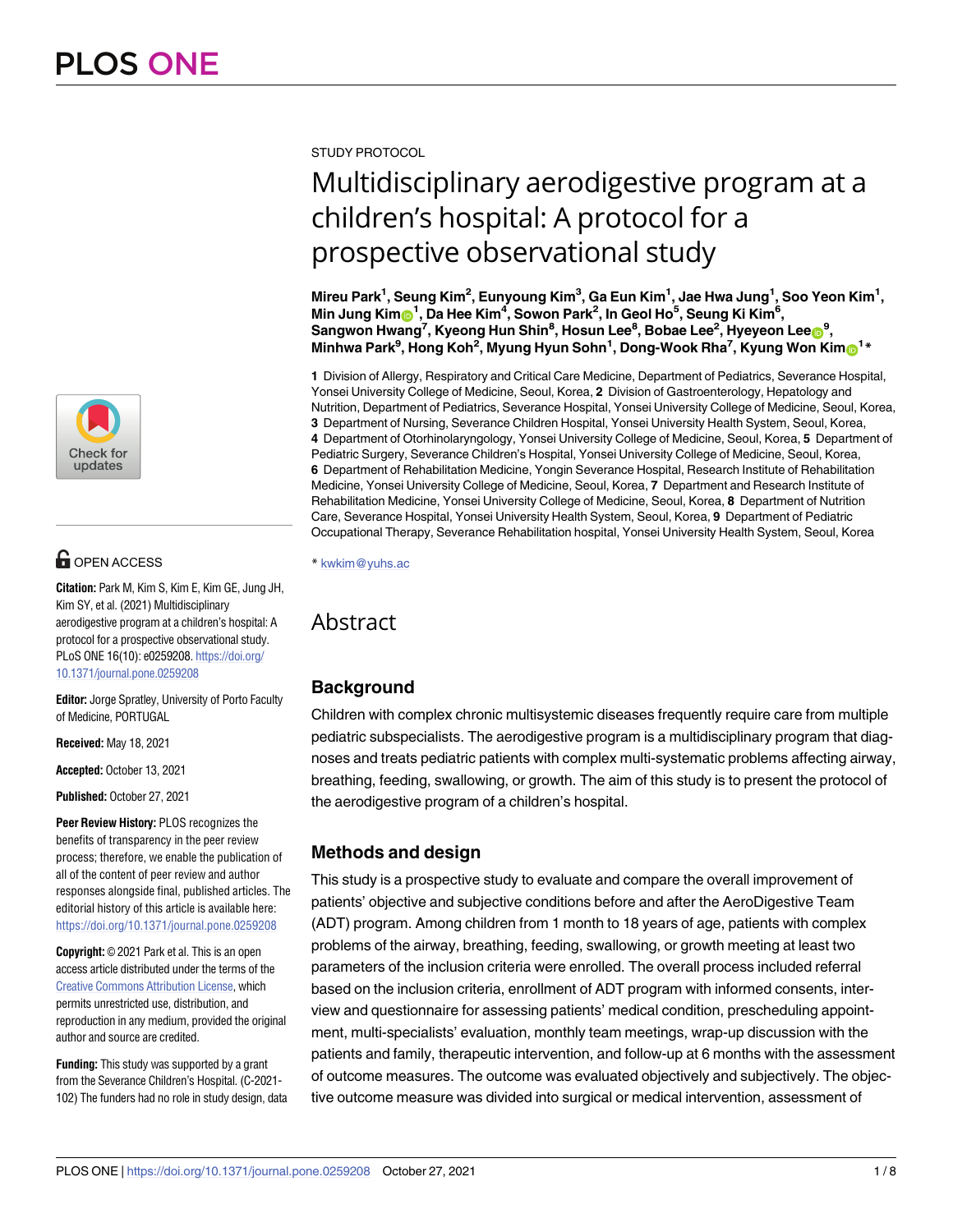<span id="page-1-0"></span>collection and analysis, decision to publish, or preparation of the manuscript.

**Competing interests:** The authors have declared that no competing interests exist.

**Abbreviations:** ADT, AeroDigestive Team; CT, Computed tomography; MII-pH, multichannel intraluminal impedance-pH monitoring; VFSS, video fluoroscopic swallowing study.

changes in medical condition, and follow-up study. Both caregiver interviews and questionnaires using a scoring system were used as subjective outcome measures before and after the ADT program. Children were scheduled to be followed-up at 6 months after the interventions or ADT meeting.

#### **Discussion**

The aerodigestive program is expected to provide comprehensive and multidisciplinary management of children with complex airway and digestive tract disorders.

#### **Introduction**

As the treatment for critically ill neonates and children has advanced, the survival rate and the overall life span have improved [\[1](#page-6-0)]. Consequently, the number of pediatric patients living with complex chronic multisystemic diseases is increasing [[2\]](#page-6-0). Sometimes, caring for these patients is a formidable task due to multiple problems that may arise simultaneously or subsequently. Unfortunately, when patients consult with different specialists, their concerns may be approached in a myopic manner and, unless a holistic approach is used, the full underlying etiology and inter-systemic relations of the causative disease may not be reached. Since specialists have been extensively trained in their specific field, updates on other fields may be missed. Consequently, an individual specialist can offer limited care for children with multiple problems. Recently, the importance of the multidisciplinary team approach has been emphasized, and the number of multidisciplinary programs is increasing [\[3](#page-6-0)]. Multiple studies have reported their effectiveness in reducing costs and improving clinical outcomes in children [[4](#page-6-0)–[8](#page-7-0)].

The aerodigestive program is a representative program being implemented as part of this approach [[2,](#page-6-0) [9\]](#page-7-0). It is a multidisciplinary program that diagnoses and treats pediatric patients with complex multi-systematic problems affecting airway, breathing, feeding, swallowing, or growth. These conditions include structural or physiologic airway disease, chronic parenchymal lung disease, lung injury from aspiration or recurrent infection, gastroesophageal reflux disease, esophageal dysmotility or stricture, dysphagia, and behavioral feeding problems, with or without underlying conditions such as neurologic or genetic disorders. Since this pediatric aerodigestive program began in the United States in 2000, its importance has been reported and its implementation in different institutions is rapidly increasing [\[10,](#page-7-0) [11\]](#page-7-0). A study reported that aerodigestive care reduced clinic- and anesthetic-related visits and its related costs [[12](#page-7-0)]. Another recent research showed that enrollment in their aerodigestive clinic improved health care outcomes by decreasing the direct technical cost by 70% and significantly decreasing patient hospital days [\[13\]](#page-7-0). Alongside the success of aerodigestive programs, various models have been proposed by different experts' consensus on structure and function [[2](#page-6-0), [14](#page-7-0), [15](#page-7-0)]. However, research on overall improvement in patients' outcome after the program, especially the subjective condition reported by patients and their caregivers, and on further management system is insufficient.

Severance Children's Hospital has been operating an aerodigestive program since November 2018 called AeroDigestive Team (ADT), which was a collective initiative of different specialists. We needed a standardized protocol to operate efficiently by establishing a quantifiable outcome measure and a supplementary management system. Herein, we would like to present our protocol including the overall structure, function, outcome measures, and follow-up plan from initiation to termination based on the current situation of our aerodigestive program.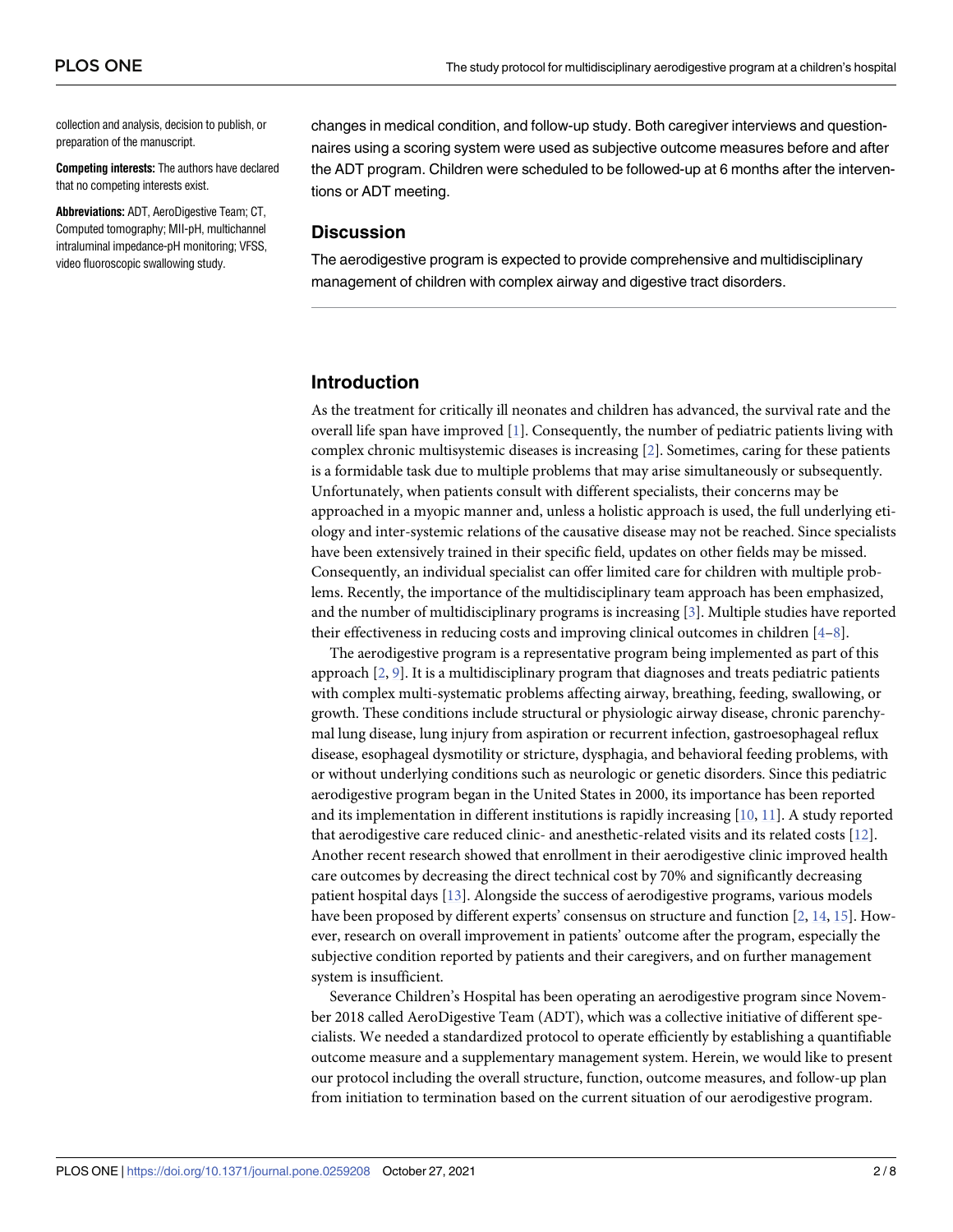#### **Materials and methods**

This is an ongoing, prospective, single-center, observational study that will be conducted from September 1, 2020 to August 31, 2029. This study has been reviewed and approved by the Institutional Review Board of Yonsei University Health System, Severance Hospital (approval date June 22, 2020; approval No. 4-2020-0493). Written informed consent will be required from all participants, and it will be obtained from a parent or guardian for participants under 16 years of age. This study is being conducted according to the principals of the Declaration of Helsinki.

#### **Study design and setting**

Among children from 1 month to 18 years of age, patients with complex problems of the airway, breathing, feeding, swallowing, or growth meeting at least two items of the inclusion criteria were enrolled. The inclusion criteria were organized on the basis of the common conditions and diseases that were discussed at an ADT meeting (Table 1). The overall process was set in the present situation of our hospital after modifying the proposed models and those of other centers [[2](#page-6-0), [9,](#page-7-0) [10\]](#page-7-0). The core members consisted of an advanced practice nurse as a care coordinator, and specialists in otolaryngology, pediatric pulmonology, pediatric gastroenterology, pediatric surgery, rehabilitation medicine, and nutrition department. Depending on the underlying disease of the patient and the interventions required, neonatologists, pediatric cardiologists, pediatric cardiothoracic surgeons, and pediatric neurologists were additionally involved. Considering the patient's medical condition, necessary workups were performed by each department, including laryngoscopy, neck x-ray, chest x-ray, chest computed tomography (CT), fiberoptic bronchoscopy, multichannel intraluminal impedance-pH monitoring

|                | Otolaryngology             | Pulmonary                             | Gastroenterology            | Rehabilitation           | <b>Underlying disease</b>                                     |
|----------------|----------------------------|---------------------------------------|-----------------------------|--------------------------|---------------------------------------------------------------|
| Condition      | Stridor                    | Stridor                               | Dysphagia                   | Dysphagia                | Global CNS impairment                                         |
|                | Noisy breathing            | Noisy breathing                       | Regurgitation               | Excessive<br>drooling    |                                                               |
|                | Airway stenosis            | Chronic cough                         | Recurrent vomiting          | Feeding refusal<br>and   | Developmental delay                                           |
|                | Laryngeal<br>abnormalities | Recurrent wheezing                    | Recurrent<br>abdominal      | behavioral<br>difficulty | Genetic condition                                             |
|                |                            | Recurrent aspiration                  | pain, distention            | Texture-specific         | (Trisomy 21, CHARGE, 22q11, VACTERL, Pfeiffer, Opitz,         |
|                | Tracheostomy<br>dependence | Supplemental oxygen                   | Failure to thrive           | dysphagia                | Craniofacial syndrome, Cornellia deLange, Crit du chat, etc.) |
|                |                            | dependence                            | Malnutrition                |                          |                                                               |
|                |                            |                                       | Enteral feeding             |                          |                                                               |
|                |                            |                                       | dependence                  |                          |                                                               |
| <b>Disease</b> | Laryngomalacia             | Recurrent croup                       | Esophageal stricture        |                          |                                                               |
|                | Laryngeal cleft            | Recurrent pneumonia                   | <b>TEF</b>                  |                          |                                                               |
|                | Laryngeal web              | Chronic lung disease                  | <b>GERD</b>                 |                          |                                                               |
|                | Laryngeal atresia          | Congenital<br>cardiopulmonary disease | Hiatal hernia               |                          |                                                               |
|                | Glottic stenosis           |                                       | Eosinophilic<br>esophagitis |                          |                                                               |
|                | Subglottic stenosis        | Tracheomalacia                        |                             |                          |                                                               |
|                | Tracheal stenosis          | Bronchomalacia                        |                             |                          |                                                               |
|                | Obstructive sleep          |                                       |                             |                          |                                                               |
|                | apnea syndrome             |                                       |                             |                          |                                                               |

**Table 1. Inclusion criteria of the aerodigestive program.**

TEF, Tracheoesophageal fistula; GERD, Gastroesophageal reflux disease; CNS, Central nervous system

<https://doi.org/10.1371/journal.pone.0259208.t001>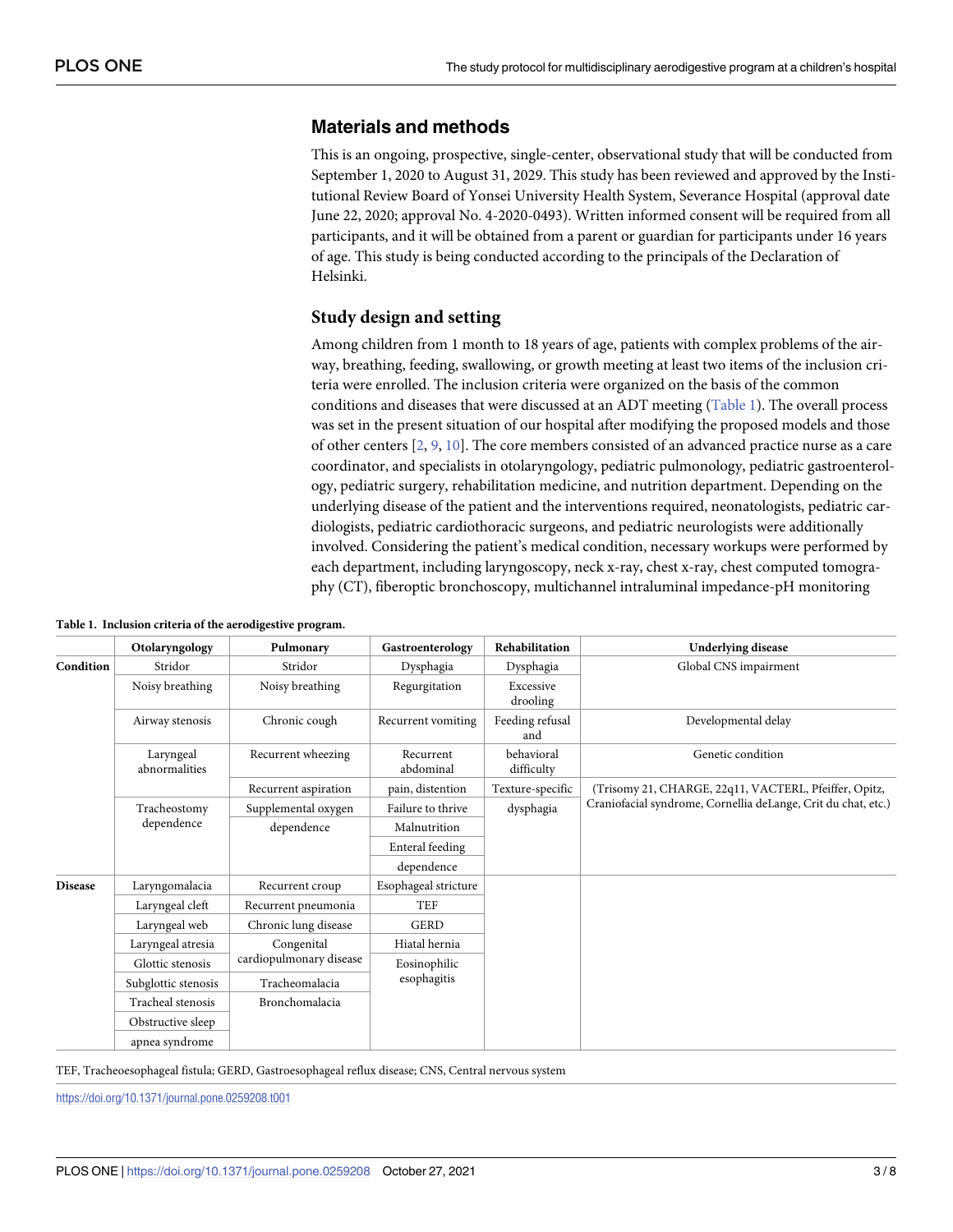(MII-pH), esophagography, esophagogastroduodenoscopy (EGD) and video fluoroscopic swallowing study (VFSS). After evaluating the patient and discussing the medical case at the ADT meeting, individualized procedures or interventions were performed, including gastrostomy with or without fundoplication, tracheostomy, laryngomicrosurgery, primary dilatation for the airway, salivary gland excision, salivary gland botulinum toxin injection, the administration of proton pump inhibitors, changes in feeding type and method, and swallowing rehabilitation.

#### **Study process**

**General algorithm.** Patients subject to the ADT consultation referral were evaluated and treated in the following order (Fig 1). First, a patient who met the inclusion criteria in the outpatient clinics, general wards, or pediatric intensive care units of any department was referred to the ADT. Second, after obtaining the informed consent approved by the Institutional Review Board of Yonsei University Health System, Severance Hospital (approval No. 4-2020- 0493), the medical condition including subjective problems at that point was evaluated through an interview of the caregivers using questionnaires. Third, the specialists of each department convened with the patient and their parents or caregivers depending on the patient's condition. Fourth, individualized evaluations were conducted according to the medical opinions of each department depending on the patient's specific conditions. Fifth, we discussed the patients' medical conditions and proposed treatment plans during the monthly meeting. Sixth, we informed the patients and their parents about the consequence discussed at the meeting and wrapped up the discussion. Seventh, therapeutic interventions were performed accordingly. Eighth, we evaluated the subjective problems by re-using the initial questionnaires 6 months after the intervention. At this time, we assessed the changes in the





<https://doi.org/10.1371/journal.pone.0259208.g001>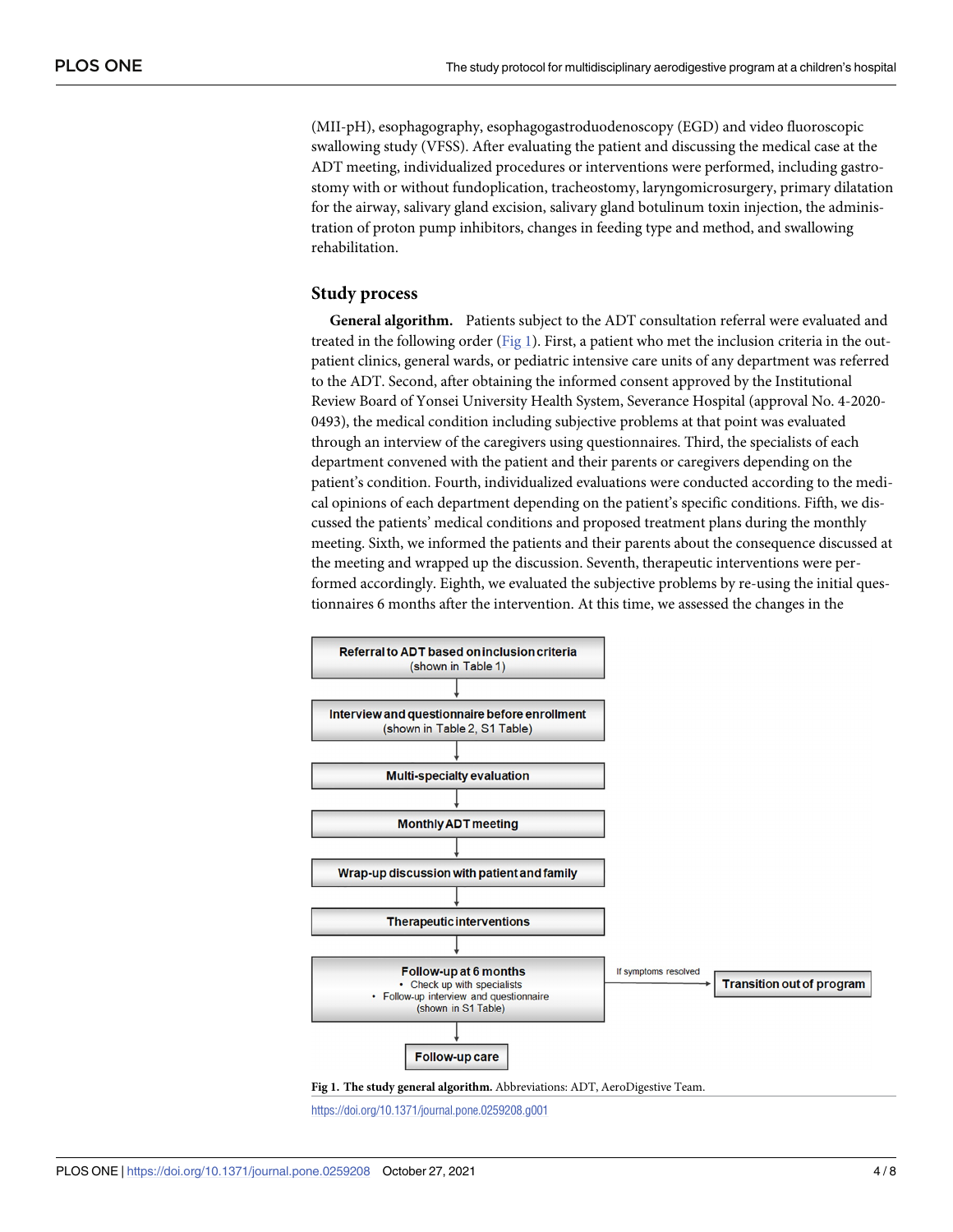<span id="page-4-0"></span>subjective problems by re-interviewing the caregivers using the questionnaires, including the severity of the main problem and their satisfaction to the management that was evaluated by a scoring system (1 to 10 points) before and after the ADT program (S1 [Table\)](#page-6-0). For objective evaluation, the specialists assessed changes in the patient's medical condition and carried out the necessary follow-up tests. Ninth, after a follow-up visit in 6 months, continuation of follow-up or transition out of the program was determined according to the patient's objective and subjective conditions.

**Outcome measure.** The objective outcome measure was divided into surgical or medical intervention, assessment of changes in medical condition, and follow-up study, which was evaluated by each department. All objective evaluation items were decided according to the opinions of the specialists in each department with consent from the ADT members. The surgical intervention, which included laryngomicrosurgery, primary dilatation for the airway, tracheostomy, gastrostomy, fundoplication surgery, and percutaneous endoscopic gastrostomy, among others, as well as the name, date, and other specific operative findings were recorded. Medical interventions were divided into respiratory-related intervention, feeding-related intervention, and nutrition-related intervention, which included the use of thickened formula, proton pump inhibitor use, botulinum toxin injection, administration of anti-cholinergics for indications such as drooling swallowing rehabilitation. The comparison of medical conditions before and after ADT included respiratory support (no support; oxygen  $[O_2]$  supply—O<sub>2</sub> demand, time of use; mechanical ventilation—invasive or non-invasive, ventilator setting, time of use), feeding route and method (feeding rate, feeding frequency and volume), modification of food texture and/or formula thickness, change of growth parameters (age percentiles, height z-scores, weight z-score, BMI z-score), nutrient intake (energy and protein intake, adequacy), and nutritional status (duration, severity). Depending on the patient's condition, follow-up studies such as laryngoscopy, neck x-ray, chest x-ray, chest CT, bronchoscopy, MII-pH, esophagography, VFSS, etc., were performed if necessary according to the opinions of a specialist.

Both the interviews and questionnaires were used as subjective outcome measures before and after the ADT program. ADT members discussed with their patients and families about the overall medical condition of the patient, and subjective symptoms were prioritized and evaluated both before and after the ADT program through the interview. Since subjective expressions of main symptoms may be different, the specialist guided the patient by showing an example of the main symptoms of the airway, breathing, feeding, swallowing, and growth [\(Table](#page-5-0) 2). The importance of each major symptom was scored from 1 to 10 points and prioritized by the patients and their primary caregivers, who also evaluated the severity and satisfaction of each symptom by comparing the scores before and after the treatment. The questionnaire was divided into before and after enrollment in the ADT program. To determine the basic medical condition along with the caregiver, the respiratory support, feeding route, major symptoms, and main symptom related to hospital use (outpatient and inpatient) were assessed to evaluate severity. The questionnaire after the ADT program also included quality of life, family satisfaction, and burden to the caregiver.

**Follow-up plan.** For continuous and systematic care tailored to the patient, a consistent outcome measure was required, and for this, a regular follow-up plan was needed to evaluate both subjective and objective index.

Children who have undergone interventions were scheduled to be followed-up at 6 months after the interventions, while children without intervention at 6 months after the ADT meeting. The follow-up plan for patients who refused any intervention was also at 6 months. In the case of patients who underwent follow-up after medical intervention or refused intervention but eventually got surgical intervention, follow-up was immediately before the intervention and 6 months after the intervention.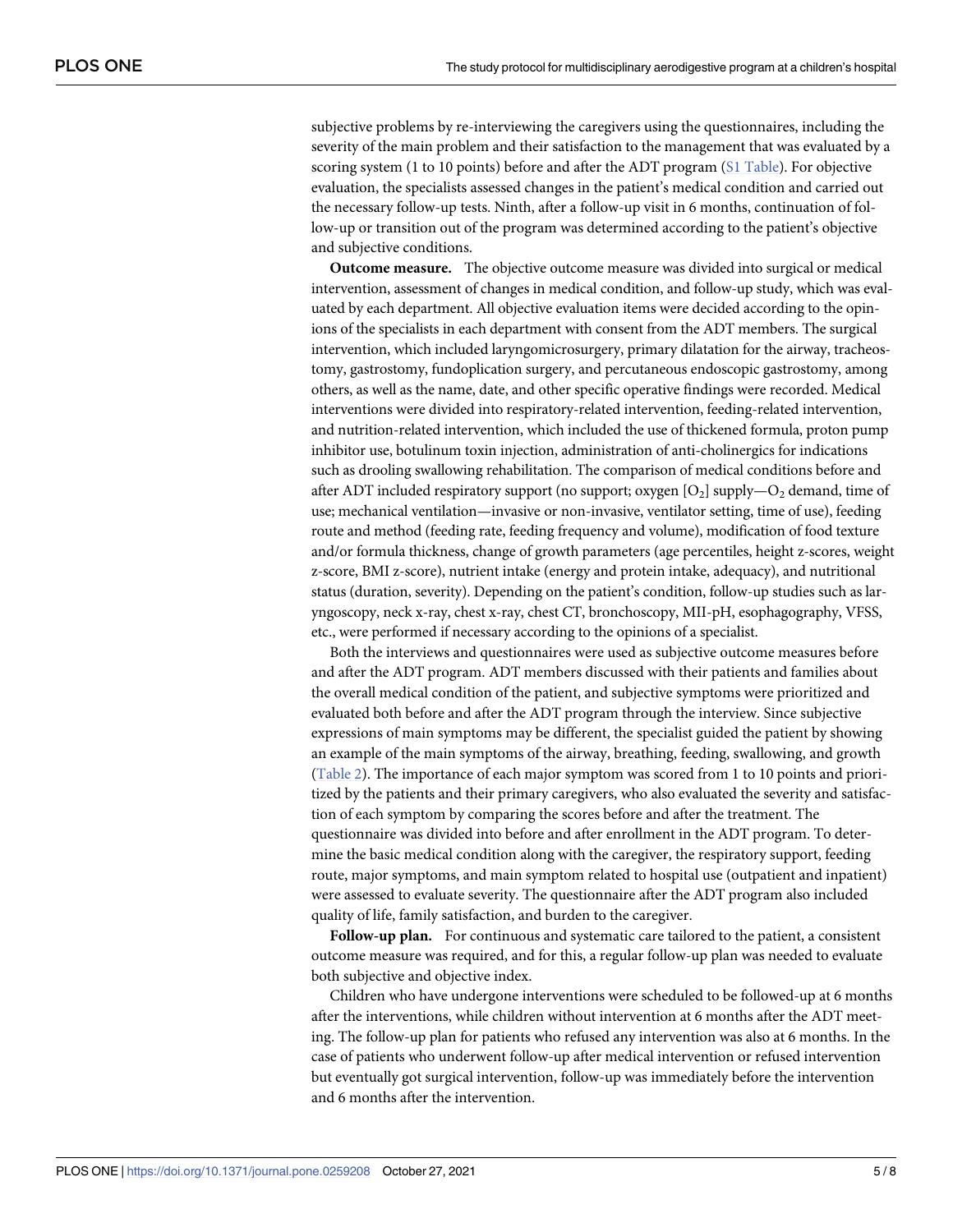| <b>Main symptom</b>                  |                                                                                                           |  |  |
|--------------------------------------|-----------------------------------------------------------------------------------------------------------|--|--|
| Airway problem                       | Stridor                                                                                                   |  |  |
|                                      | Noisy breathing<br>Breathing depending on posture                                                         |  |  |
|                                      |                                                                                                           |  |  |
|                                      | Respiratory difficulty                                                                                    |  |  |
| Respiratory problem                  | Grunting due to sputum                                                                                    |  |  |
|                                      | Chronic cough                                                                                             |  |  |
|                                      | Recurrent wheezing<br>Recurrent aspiration<br>Respiratory difficulty<br>Recurrent bronchitis or pneumonia |  |  |
|                                      |                                                                                                           |  |  |
|                                      |                                                                                                           |  |  |
|                                      |                                                                                                           |  |  |
| Swallowing problem                   | Dysphagia                                                                                                 |  |  |
|                                      | <b>Excessive drooling</b>                                                                                 |  |  |
|                                      | Feeding refusal                                                                                           |  |  |
| Feeding and gastrointestinal problem | Regurgitation                                                                                             |  |  |
|                                      | Recurrent vomiting                                                                                        |  |  |
|                                      | Recurrent abdominal pain, distention                                                                      |  |  |
|                                      | Poor digestion                                                                                            |  |  |
| <b>Nutrition and Growth problem</b>  | Failure to thrive                                                                                         |  |  |
|                                      | Insufficient calorie intake                                                                               |  |  |
|                                      | Inappropriate feeding method                                                                              |  |  |

<span id="page-5-0"></span>**[Table](#page-4-0) 2. Main problems showed and discussed with the patients and their families during the interview.**

<https://doi.org/10.1371/journal.pone.0259208.t002>

#### **Safety**

Since this study is observational, there are no direct risks associated with participation.

#### **Statistical considerations**

**Sample size estimation.** With an increase in the number of patients consulted by ADT, there was 8.5 referred cases per month in the last 1 year. Moreover, because the study registrations began in September 2020, a total of 37 patients were enrolled for 6 months. Accordingly, we aim to recruit approximately 800 cases with complex airway and digestive tract disorders, with the assumption that 25% will refuse to provide informed consent.

#### **Statistical analysis**

A full and detailed statistical analysis plan will be developed prior to the final analysis of the study. Mean and standard deviation value will be estimated for continuous outcomes while frequency and percentage will be computed for binary outcomes. Descriptive statistics will be used to present the results. A *P*-value of *<*0.05 will be considered statistically significant. We will decide the most appropriate statistical method for the results including the unpaired t-test, Mann–Whitney *U* test, chi-square test, or Fischer's exact test to compare the objective and the subjective state before and after the ADT program.

#### **Discussion**

The aerodigestive program may provide comprehensive and multidisciplinary management for children with complex airway and digestive tract disorders. By objective evaluation of improvements in the patient's physical and mental health as well as the improvement in the quality of life of all family members using this study protocol, it will help to identify and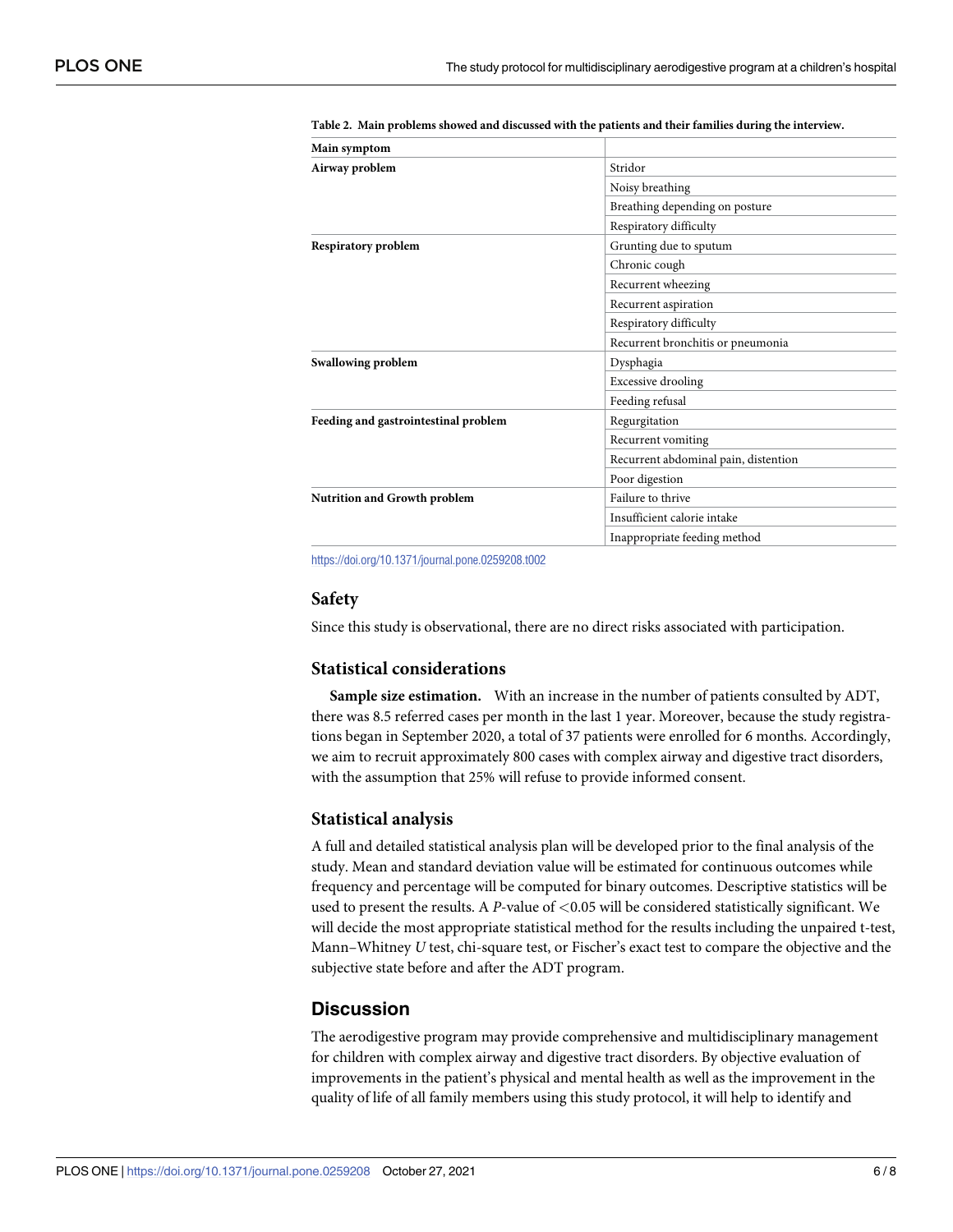<span id="page-6-0"></span>supplement the problems of the ADT program that have not been recognized so far. In addition, it is expected that the patient's condition can be improved once again through the most appropriate intervention at the most appropriate time according to the detailed assessment of changes in conditions through the continuous follow-up program for both the patient and the family.

#### **Current status**

The ADT program at Severance Children's Hospital began in November 2018, and by June 2020, over a hundred patients were discussed. For these patients, a retrospective chart review and a study on the development direction of the ADT program of our hospital are in progress. From October 2020, we would start the ADT registry using this organized protocol. Further studies on the ADT program are looking forward to being facilitated.

#### **Supporting information**

**S1 [Table.](http://www.plosone.org/article/fetchSingleRepresentation.action?uri=info:doi/10.1371/journal.pone.0259208.s001) The form of interview for subjective symptoms scoring** (DOCX)

#### **Author Contributions**

**Conceptualization:** Mireu Park, Dong-Wook Rha, Kyung Won Kim.

**Data curation:** Mireu Park, Eunyoung Kim, Ga Eun Kim, Jae Hwa Jung, Sangwon Hwang, Hosun Lee, Bobae Lee, Hyeyeon Lee, Minhwa Park.

**Formal analysis:** Mireu Park, Seung Kim.

**Funding acquisition:** Sowon Park.

**Investigation:** Kyung Won Kim.

**Methodology:** Mireu Park, Seung Kim, Soo Yeon Kim, Min Jung Kim, Da Hee Kim, Sowon Park, In Geol Ho, Seung Ki Kim, Kyeong Hun Shin, Hong Koh, Myung Hyun Sohn, Dong-Wook Rha.

**Supervision:** Kyung Won Kim.

**Writing – original draft:** Mireu Park.

**Writing – review & editing:** Mireu Park, Kyung Won Kim.

#### **References**

- **[1](#page-1-0).** Burns KH, Casey PH, Lyle RE, Mac Bird T, Fussell JJ, Robbins JM. Increasing prevalence of medically complex children in US hospitals. Pediatrics. 2010; 126(4):638–46. [https://doi.org/10.1542/peds.2009-](https://doi.org/10.1542/peds.2009-1658) [1658](https://doi.org/10.1542/peds.2009-1658) PMID: [20855383](http://www.ncbi.nlm.nih.gov/pubmed/20855383)
- **[2](#page-1-0).** Boesch RP, Balakrishnan K, Acra S, Benscoter DT, Cofer SA, Collaco JM, et al. Structure and Functions of Pediatric Aerodigestive Programs: A Consensus Statement. Pediatrics. 2018;141(3). [https://](https://doi.org/10.1542/peds.2017-1701) [doi.org/10.1542/peds.2017-1701](https://doi.org/10.1542/peds.2017-1701) PMID: [29437862](http://www.ncbi.nlm.nih.gov/pubmed/29437862)
- **[3](#page-1-0).** Rotsides JM, Krakovsky GM, Pillai DK, Sehgal S, Collins ME, Noelke CE, et al. Is a multidisciplinary aerodigestive clinic more effective at treating recalcitrant aerodigestive complaints than a single specialist? Annals of Otology, Rhinology & Laryngology. 2017; 126(7):537–43. [https://doi.org/10.1177/](https://doi.org/10.1177/0003489417708579) [0003489417708579](https://doi.org/10.1177/0003489417708579) PMID: [28474959](http://www.ncbi.nlm.nih.gov/pubmed/28474959)
- **[4](#page-1-0).** Skinner ML, Lee SK, Collaco JM, Lefton-Greif MA, Hoch J, Au Yeung KJ. Financial and health impacts of multidisciplinary aerodigestive care. Otolaryngology–Head and Neck Surgery. 2016; 154(6):1064–7. <https://doi.org/10.1177/0194599816637830> PMID: [26980920](http://www.ncbi.nlm.nih.gov/pubmed/26980920)